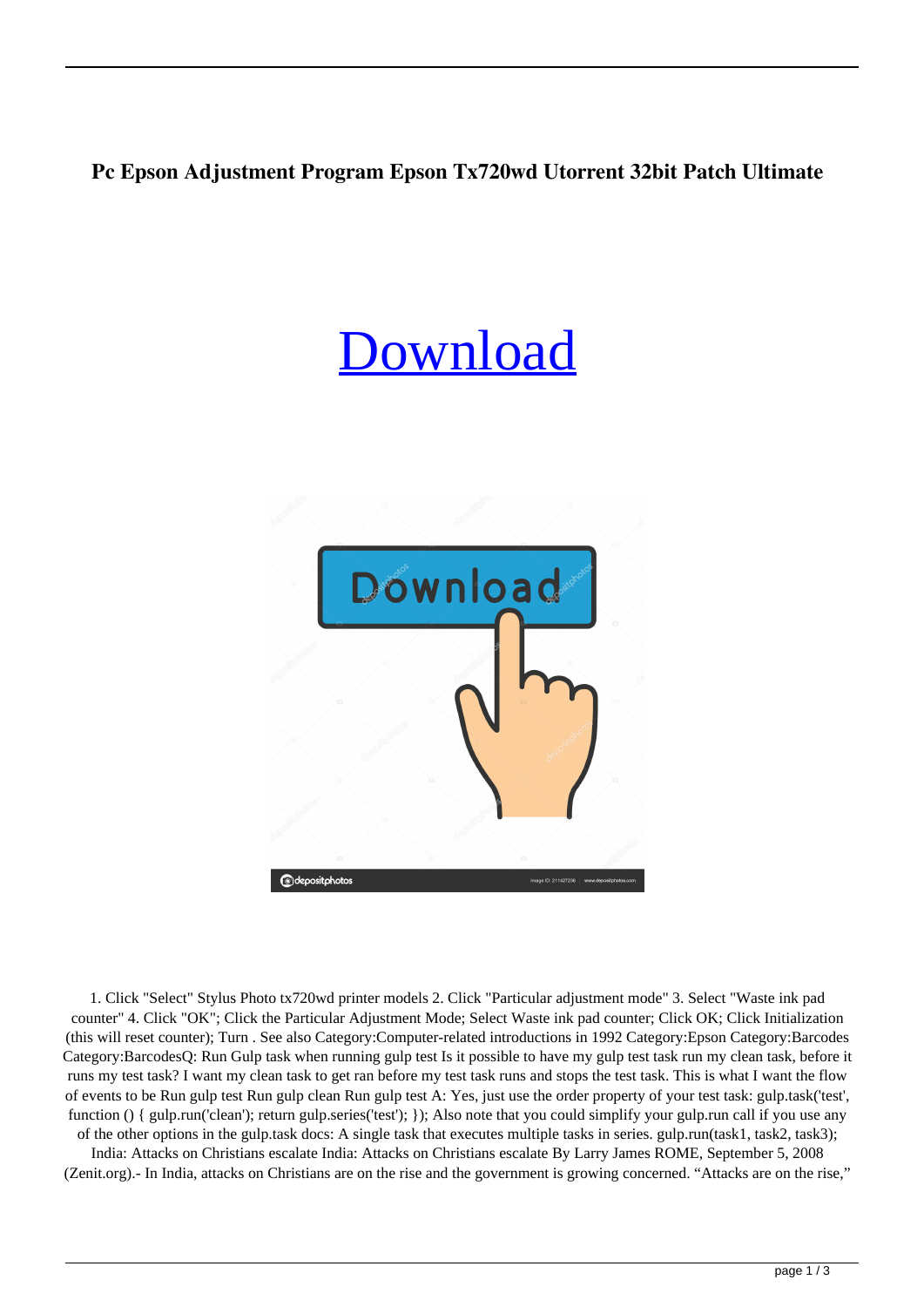said Vinod K. Jose, general secretary of the Federation of Catholic Bishops' Conferences of India, in a July 23 interview. "Some politicians are using the pretext of Hindu-Muslim relations to incite communal hatred," he added. Bishops and priests have received hate messages online and in other writings, he said, and Indian Christians have been arrested and harmed. On Oct. 21, 2003, the man burned his clothes, shoes and passport when he saw that he had left the Hindu community. "This is not my land," he said. "It is not my faith," he said. At the time